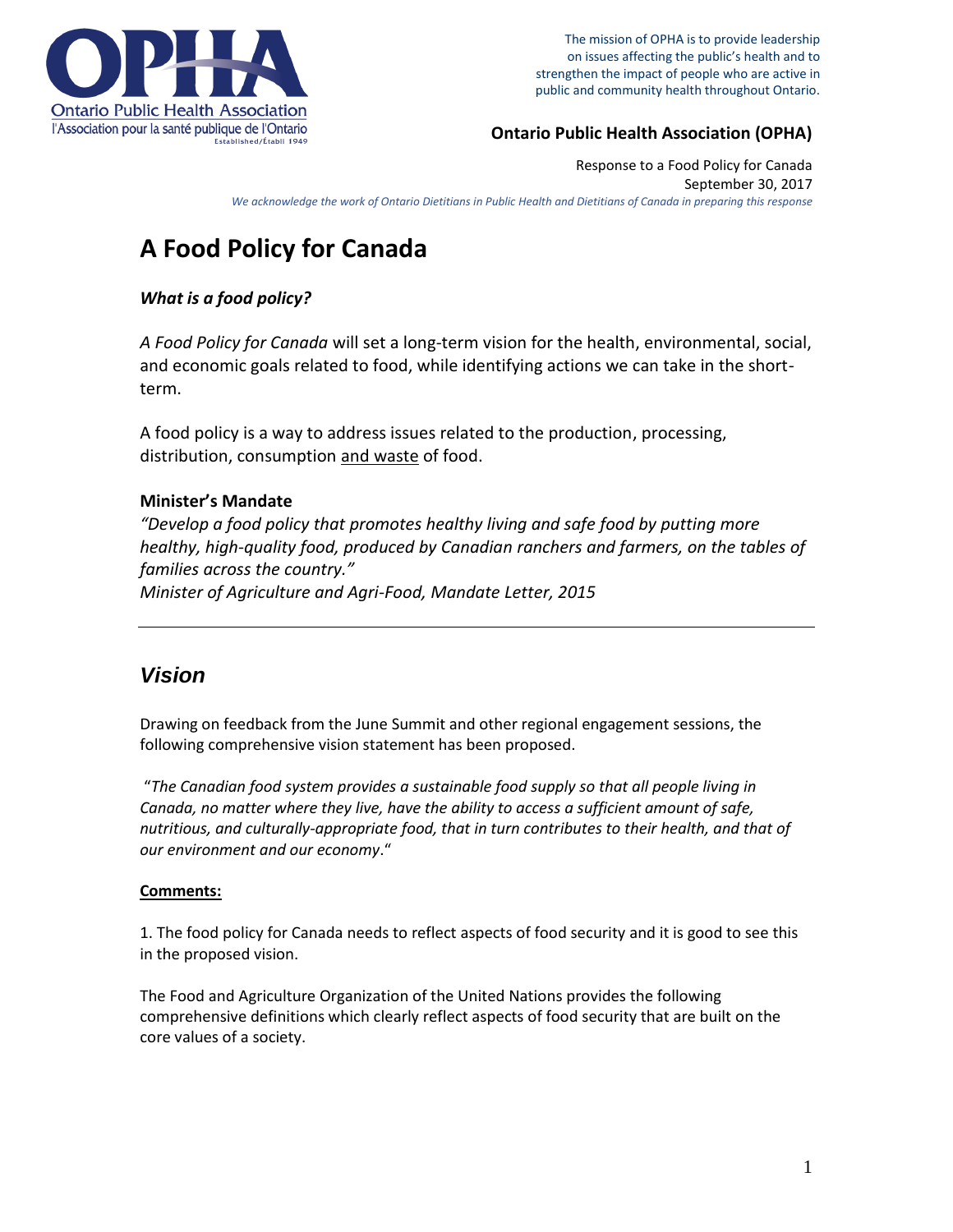*"A situation that exists when all people, at all times, have physical, social and economic access to sufficient, safe and nutritious food that meets their dietary needs and food preferences for an active and healthy life."<sup>1</sup>*

*"Realizing the right [to food] requires 'the availability of food in a quantity and quality sufficient to satisfy the dietary needs of individuals, free from adverse substances, and acceptable within a given culture; the accessibility of such food in ways that are sustainable and that do not interfere with the enjoyment of other human rights".<sup>2</sup>*

2. The vision should emphasize that what is good for people in terms of eating patterns and food choices will also be good for our environment, including our soil, water, and air – e.g. food produced, consumed and disposed of with the least impact on degrading our environment. The phrase "sustainable food supply" may need to be further articulated since there are many interpretations of what is meant by "sustainable".

3. The vision should put Canadian foods in context - e.g. focus on Canadian foods, which will support Canadian farmers, fishers and producers – i.e. our national food policy should aim to increase demand and preference for Canadian foods.

# *Guiding Principles*

*A Food Policy for Canada* will be built upon principles that reflect Canadian values. *Guiding principles will be used to build a coordinated federal approach to food issues. The options presented below reflect participant feedback from the Food Policy Summit.*

•**Inclusive**: considers the diverse interests and perspectives of Canadians

•**Participatory:** allowing all Canadians to be part of an ongoing dialogue, with a focus on community-based and –led initiatives, and capacity-building

•**Reconciliation:** respects and prioritizes reconciliation with Indigenous communities

•**Collaborative**: enables collaboration among governments and stakeholders

•**Results-oriented**: based on concrete actions with measurable goals

•**Evidence-based**: uses best available data, knowledge, and research.

•**Integrated**: recognizes links across themes/priorities

•**Policy coherence:** moving toward greater policy alignment and intergovernmental collaboration

•**Systems-based:** uses a systems-based approach (i.e., examines the linkages and interactions between the different elements of the food system) to address complex food issues

•**Adaptable**: able to evolve, responding to new issues and priorities

•**Innovative:** open to innovation, both technological and social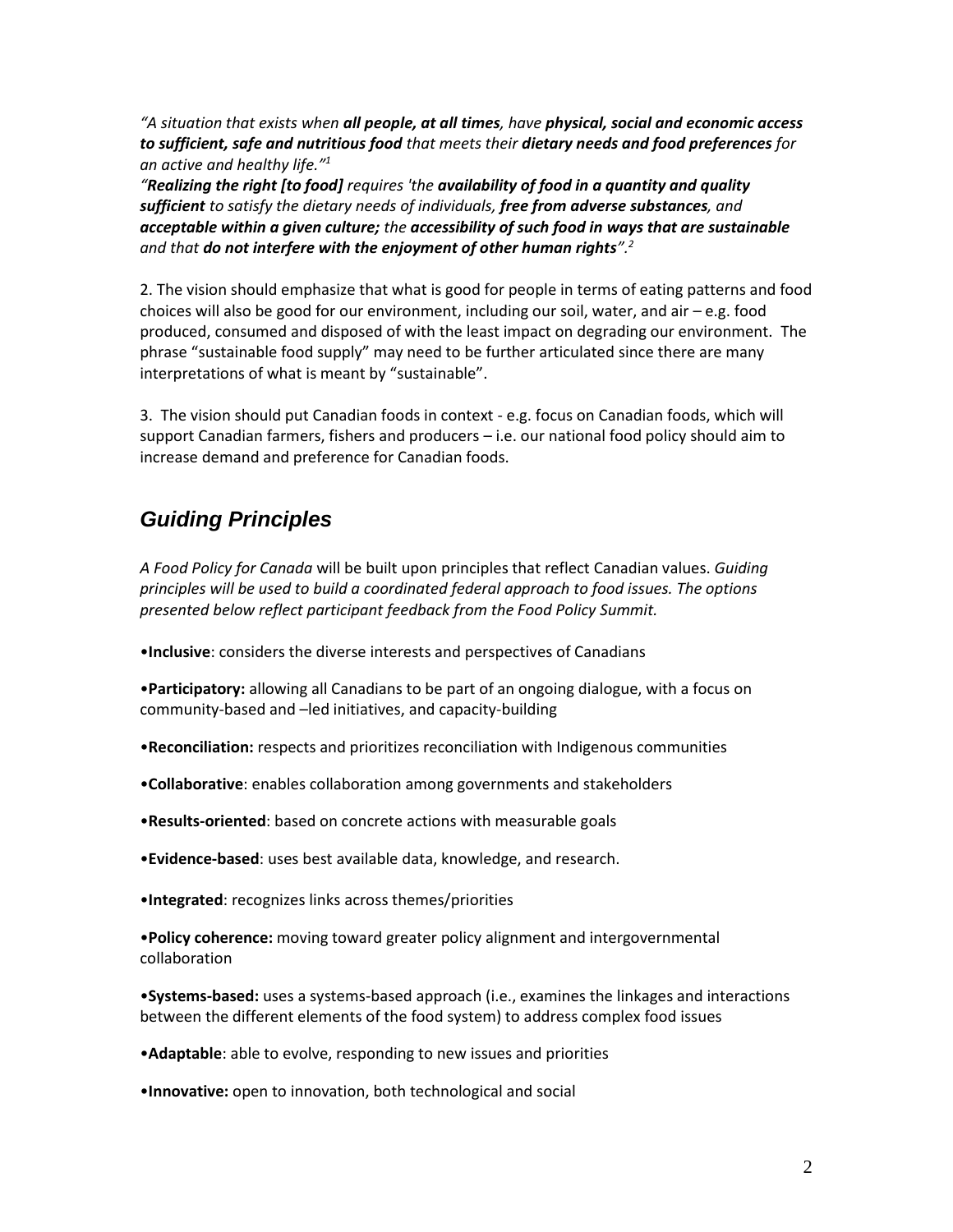- •**Accountable:** with a clear governance structure(s)
- •**Transparent:** governance, decision-making, and monitoring and reporting

#### **Comments:**

*All of these guiding principles are important for the development and implementation of A Food Policy for Canada, however, we feel the following are most critical:* 

**Collaborative, Cooperative, Coordinated**: A cross-government, multi-stakeholder approach requires collaboration among governments and stakeholders and cooperation among federal, provincial, territorial, and local governments; as well as with stakeholder organizations on food system issues. **There needs to be a governance system to ensure government is accountable and a lead group, such as a National Food Policy Council, with a Minister responsible, to ensure accountability.** This group would plan, implement and monitor policies and programs across government.<sup>3</sup>

**Accountable:** The food policy should have **clearly stated goals, achievable targets, and defined performance measures to deliver on the objective of improving the food system in Canada. There needs to a systematic approach to measurement, monitoring and analysis of key indicators in order to assess the impact of the national food policy.** Swinburne et al (2013), state that "the government's monitoring and intelligence systems (surveillance, evaluation, research and reporting) should be comprehensive and regular enough to assess the status of food environments, population nutrition and diet-related non-communicable diseases and their inequalities, and to measure progress on achieving the goals of nutrition and health plans".<sup>4</sup>

**Integrated:** The food policy must apply a "health in all policies" approach and link health, environmental, social, and economic goals to ensure federal food-related initiatives are effective and concentrate on an inclusive food system benefitting all Canadians. Integration, for example, is required to ensure synergies and non-competition between other government policies and priorities including Health Canada's Healthy Eating Strategy, the national poverty reduction strategy and climate change strategies.

**Evidence-based**: The food policy must use the best available data, knowledge, and research and sufficient capacity be provided to do this work. For example, increase research on programs, policies, monitoring, evaluation and cost-benefit analyses on priority action areas, such as: food security, poverty reduction, healthy food access, food literacy and skills, local food production, processing and use, agricultural subsidies and pricing, and sustainable practices throughout the food systems. Support innovation across government and at all levels to develop and/or improve food and nutrition programs and policies. Facilitate knowledge exchange and capacity building in food systems planning and policy development.<sup>3</sup>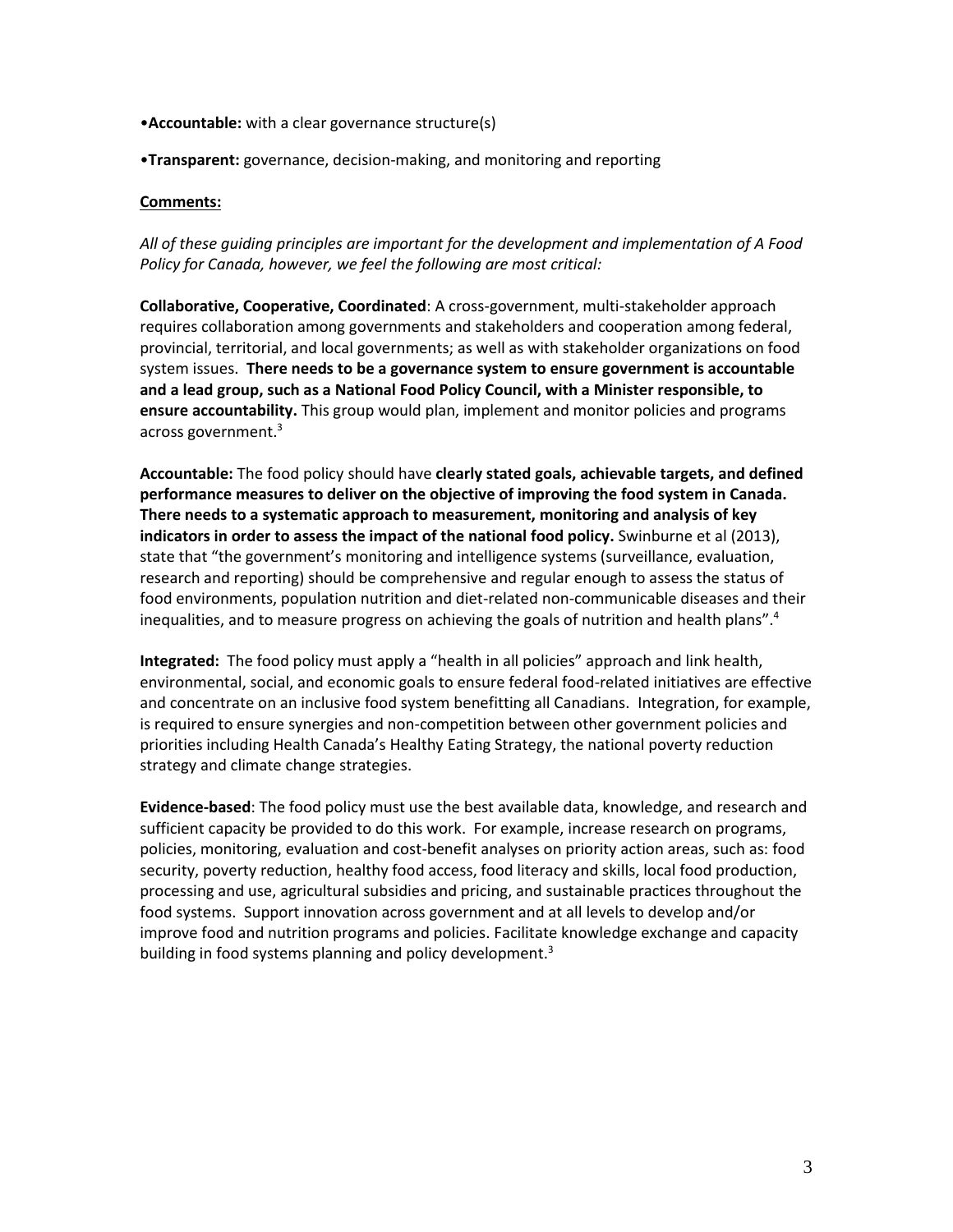# *Themes and Priorities*

The Government of Canada is asking Canadians for their views on how objectives should be prioritised for **short-term action** when it comes to the development of **A Food Policy for Canada**. These objectives have been grouped under **four themes**:

- Increasing access to affordable food
- Improving health and food safety
- Conserving our soil, water, and air
- Growing more high-quality food

# *Summary comments on themes:*

To support the implementation of the Food Policy for Canada there needs to be a governance system to ensure government is accountable for outcomes of the strategy and a lead group, such as a national food policy council, with a Minister responsible, to ensure accountability. There needs to a systematic approach to measurement, monitoring and analysis of key indicators in order to assess the impact of the national food policy.

The current status of eating patterns and the food environment will require substantial changes supported by a strong Food Policy for Canada to reduce the burden of diet-related disease and increasing health care costs and to ameliorate other social and economic costs to society and the well-being of the population. As such the Food Policy for Canada must be aligned with goals and objectives of Health Canada's Healthy Eating Strategy. A national food policy must mandate and promote access to healthy foods and healthy food environments for all people in Canada and address the needs of all population groups including pregnant women, infants, children and youth, adults and seniors, vulnerable people, Indigenous people and newcomers to Canada.

The national food policy should include:

- Income-based strategies, such as a basic income guarantee, to address household food insecurity;
- Improve access and affordability of food in Canada's northern communities, while strengthening regional food systems and building public support for programs that enhance access to traditional foods;
- Support breastfeeding, which is critical for an infant's health and wellbeing;
- Guarantee that everyone in Canada has secure access to safe drinking tap water at all times;
- Provide a universal national school nutrition program to increase access to healthy food for all children;
- Provide resources to increase food literacy in schools and in the community to promote healthy eating, encourage Canadian food choices and reduce food waste;
- Integrate policy to restrict unhealthy food and beverage marketing to children.

The national food policy should:

Aim for sustainable stewardship of our land, water and air to ensure a food system that is good both for people and the planet;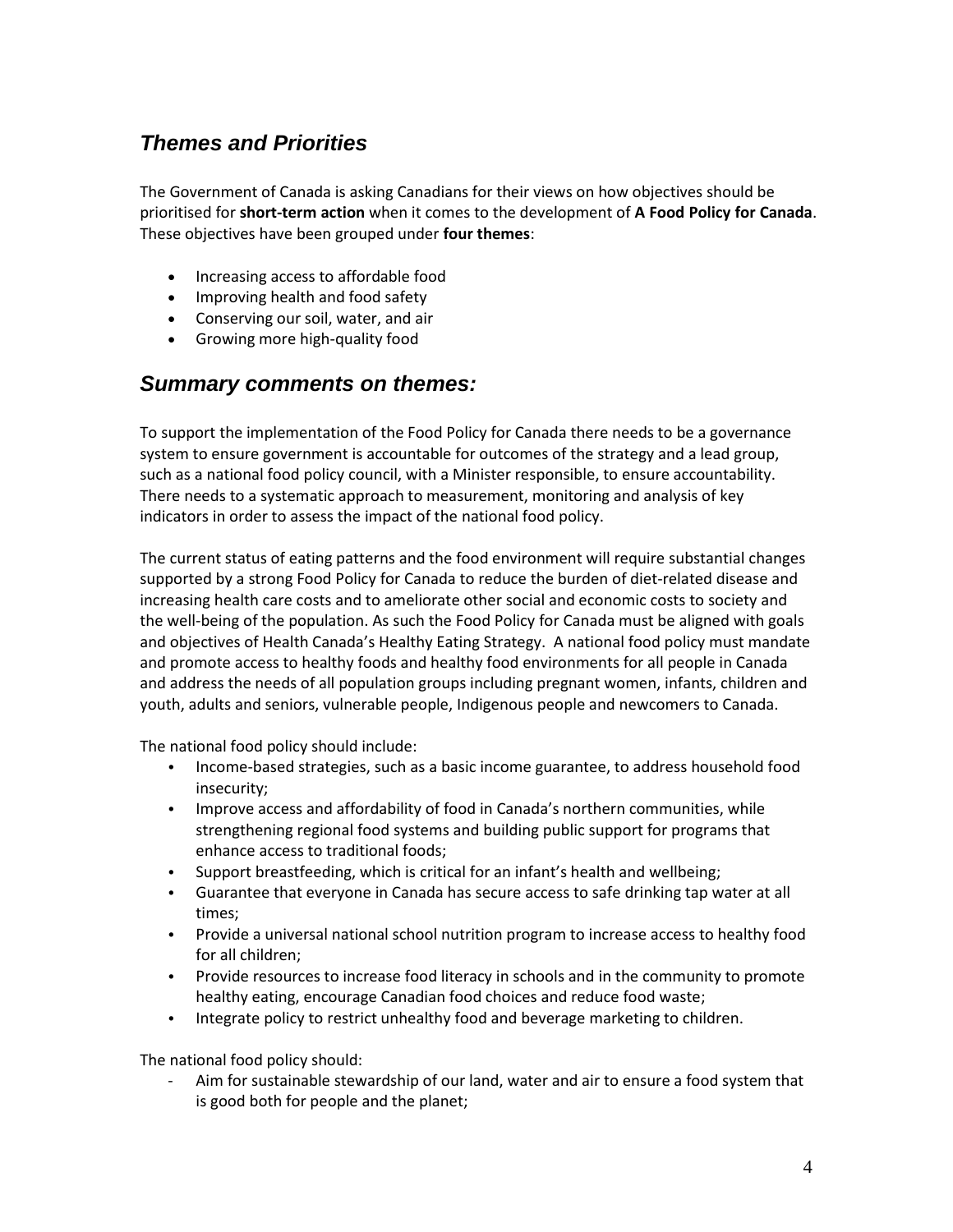- Support preserving agricultural land for food production and in particular more effective land use planning and saving class 1, 2 and 3 land from development;
- Support sustainable growing and production of health-promoting food (e.g. beans, legumes, vegetables, fruit);
- Support and incentivize prevention of wasted food by both the food industry/market sector and by consumers;
- Promote Canada's reputation as a preferred food supplier locally and globally.

The national food policy should:

- Re-design Canada's food systems for sustainability inclusive of social, environmental, and economic criteria;
- Encourage and support the development and maintenance of local and provincial food policy councils to reinforce the goals and objectives of the national food policy. The [Ontario Food and Nutrition Strategy](http://sustainontario.com/work/ofns) is a plan for healthy food and food systems and calls for a cross-government, coordinated approach to food policy development and implementation at the provincial level and can inform work done at the national level.

# **Theme 1. Increasing access to affordable food**

#### **Improving Canadians' access to affordable, nutritious, and safe food.**

Not all Canadians have sufficient access to affordable, nutritious and safe food. We need to do more to improve the affordability and availability of food, particularly among more vulnerable groups, such as children, Canadians living in poverty, Indigenous peoples, and those in remote and Northern communities.

Proposed Objectives (from online survey):

- Ensuring that all Canadians can access nutritious food no matter where they live.
- Supporting the growth of local and regional food production.
- Making nutritious food more affordable for all Canadians.
- Working with partners to improve access to nutritious foods.

#### Comments:

**Change the title of this pillar from, "Increasing access to affordable food" to, "Increasing access to nutritious and affordable food".** 

**For many Canadians, food affordability is not the root of the problem, but rather that household incomes are not high enough to enable people to purchase nutritious food.<sup>5</sup>** Evidence gathered by PROOF<sup>6</sup>shows that household food insecurity, inadequate or insecure access to food because of financial constraints, is strongly correlated with low income. For Canadians not living in northern Canada, increasing access to affordable food will not effectively address this serious issue.

• Household food insecurity is a serious social and public health problem that affected 4 million Canadians in  $2012<sup>7</sup>$  and is a potent predictor of poorer physical and mental health, independent of other well-established social determinants of health such as income and education. 8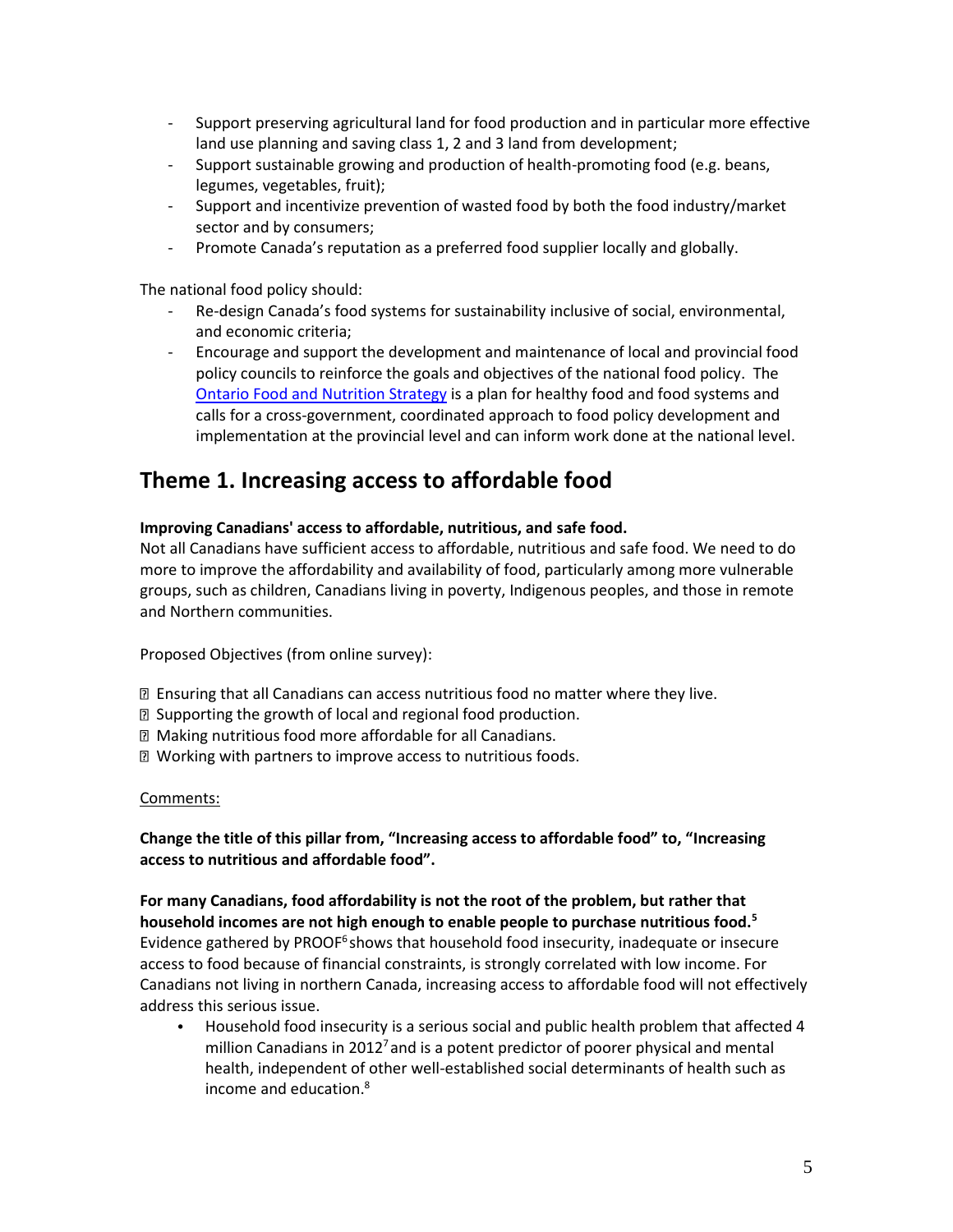• Household food insecurity increases the risk of chronic and infectious diseases, and negatively impacts mental health and child development.<sup>9 10</sup>

**Federal investigation and implementation of income-based strategies, such as a basic income guarantee, are required to effectively address household food insecurity**<sup>11</sup>. This is based on research demonstrating a 50% decline in household food insecurity among low-income seniors when they reach the age of 65.<sup>12</sup>

In the absence of a basic income guarantee, social assistance reform is needed immediately to address the high prevalence of food insecurity among Canadians who rely on social assistance. Interventions to improve financial security are the only responses that have proven efficacious at significantly reducing the prevalence of household food insecurity.

**Food charity, including the charitable donation of food waste, has not reduced the prevalence of household food insecurity.** 11

**The national food policy should improve access and affordability of food in Canada's northern communities, while strengthening their regional food systems and building public support for programs that enhance access to traditional foods.** Only in the northern regions of Canada do we see such high food prices without corresponding income levels, and subsequently, high food insecurity rates. The cost of feeding a family in northern Canada is twice as much as the cost in the south despite the Nutrition North Canada subsidy program<sup>13</sup>. This structure for a Northern and remote food system is not currently meeting the needs of the population nor is it sustainable.

**Household food insecurity, as measured by the Canadian Community Health Survey's Household Food Security Survey Module (CCHS HFSSM) should be used as an indicator in the national food policy.** The national food policy should require that the CCHS HFSSM become a core module, whereby the provinces and territories are not able to opt-out. Regular monitoring of household food insecurity is crucial for population research and evidence-based policy decision making in Canada.

**The Food Policy for Canada should include support for the establishment of a universal national school nutrition program.** Children who eat a healthy diet are more ready to learn and more likely to be successful in school.<sup>14</sup> A national school nutrition program can ensure all children achieve their full potential in school and have access to nutritious foods and beverages during the school day.<sup>15</sup> Currently, Canada is the only G8 country that does not have a national school nutrition program.

#### **Glossary:**

**Food access -** Physical and economic availability of safe, healthy and culturally acceptable food, for all people at all times.<sup>16</sup>

**Food security –** Food security exists in a household when all people, at all times, have physical and economic access to sufficient, safe and nutritious food to meet their dietary needs and food preferences for an active and healthy life. <sup>17</sup>

**Household food insecurity -** Inadequate or insecure access to food because of financial constraints.18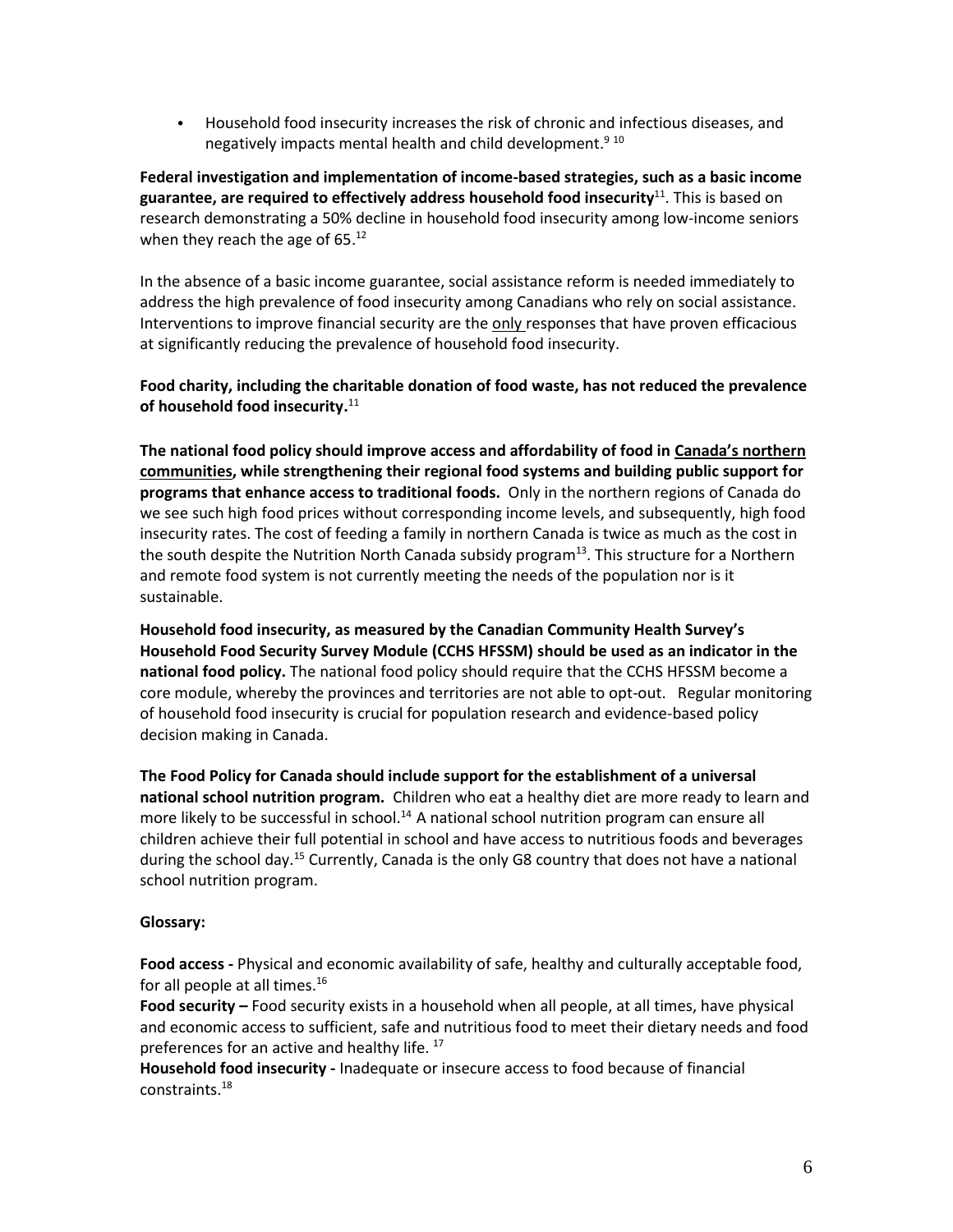# **2. Improving health and food safety**

#### **Increasing Canadians' ability to make healthy and safe food choices.**

Canada's world class food safety system continues to provide its citizens with safe food to eat. Additional efforts to promote healthy living through nutritious and safe food choices, can improve the overall health of Canadians, while lowering health care costs.

Proposed Objectives (from online survey):

Ensuring that food in Canada is as safe as possible.

Preventing and reducing obesity and chronic diseases.

Making healthier food more available for Canadians.

 Preventing food products with misleading labels or deliberately altered content from entering the market.

#### **Comments:**

It should be a given that food in Canada be safe to consume and that healthy food needs to be more available for all Canadians so these parameters are equal priorities. Government and industry have taken many strides to make Canadians foods safe and we need to continue to be vigilant in ensuring that food products with misleading labels or deliberately adulterated products are removed from the market. **Our priority is on preventing and reducing obesity and chronic disease and making healthier foods more available to Canadians.** Poor dietary intake, poor diet quality and rising obesity rates have been a public health concern for some time now, as these increase the risk of chronic disease and costs to the health care system, while negatively impacting the health and wellness of individuals and communities.<sup>19</sup> PHAC has estimated the cost of diet-related disease and illness to health care and the economy to be about \$190 Billion/year (\$68 billion is attributed to treatment and the remainder to lost productivity).<sup>20</sup>

Over half (54%) of Canadian adults over 18 years of age are overweight or obese<sup>21</sup> and about a third (31%) of children ages 5–17 are overweight or obese.<sup>22</sup> A healthy diet is a key factor in maintaining a healthy body weight and preventing chronic disease, however, people who do not have excess weight/obesity can also be at risk for nutrition-related diseases due to poor diet quality. Research confirms that the current dietary patterns of Canadian children and adults are not consistent with the recommended healthy eating guidelines for Canadians<sup>23 24</sup>, only 31.5% of Canadians report consuming fruit and vegetables five or more times per day<sup>25</sup>, while intakes of processed and ultra-processed foods are on the rise.<sup>26</sup>

**Food insecurity is a serious public health concern** as it affects the overall health and wellness of individuals, negatively impacts mental health<sup>27 28</sup>, increases risk for chronic disease and contributes to higher healthcare costs.<sup>29</sup> Food security is highest in the north and is higher in Eastern Canada vs. Western Canada.

**The food environment negatively impacts dietary intake, eating behaviours and diet-related health outcomes**. <sup>30</sup> <sup>31</sup> Over the past decades, changes in the food environment have increased access to and the marketing of unhealthy foods and beverages and the proliferation of fast food outlets.<sup>32</sup> Some food environments are called "obesogenic", as they don't enable healthy dietary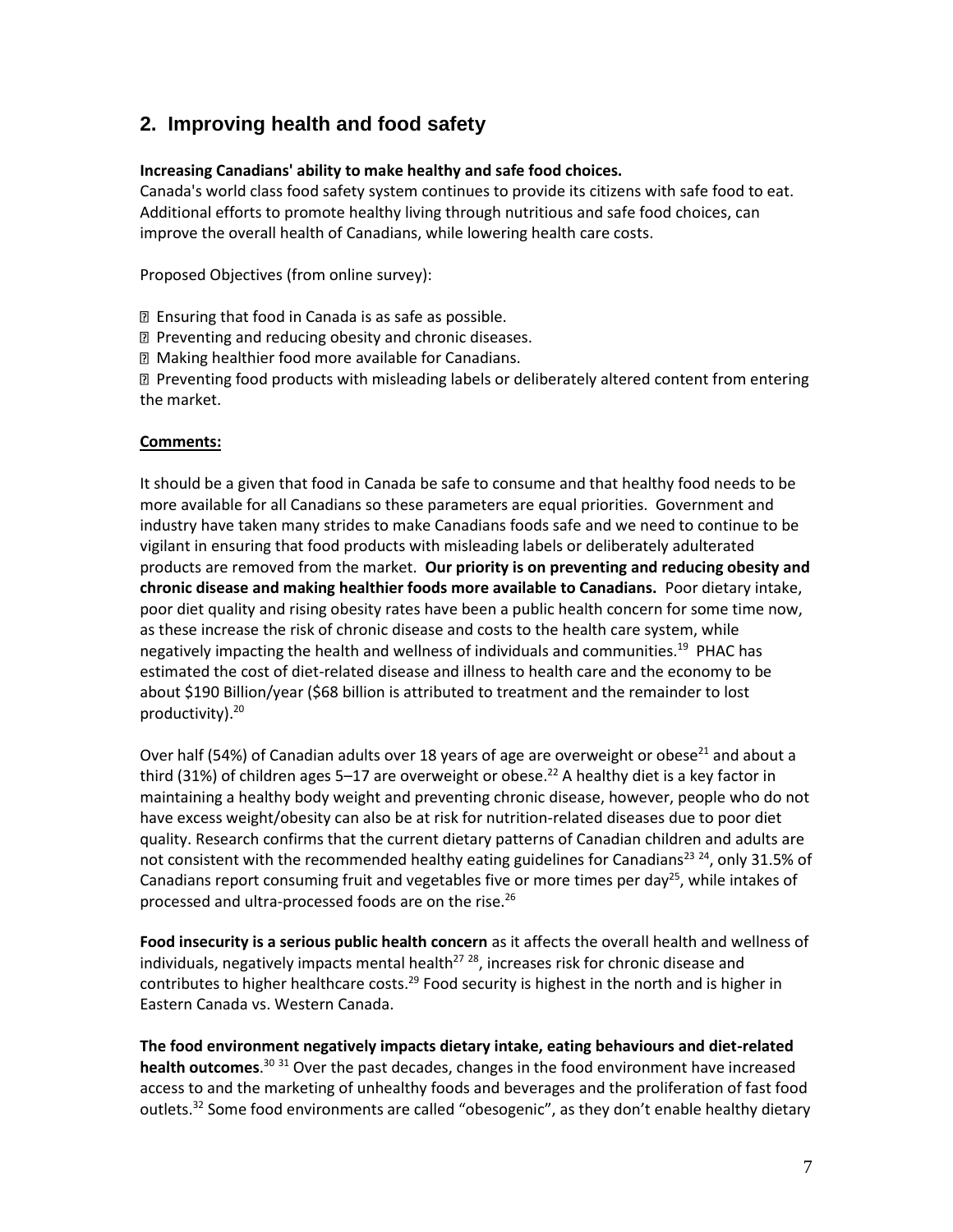choices and make it difficult to choose whole foods and healthier prepared and pre-packaged options.<sup>33</sup> Food environments generally have encouraged overconsumption of unhealthy foods and beverages—and this can lead to excess weight and increased risk of chronic disease.<sup>34</sup> In some areas, particularly areas of extreme poverty or very rural or isolated communities, access to healthy and affordable foods may be very limited, making it difficult to obtain healthy foods.<sup>35</sup>  $36$  There has also been a simultaneous transition in food preparation and cooking skills, with a general decline in food and nutrition-related knowledge and skills among Canadians.<sup>37</sup> 38 Marketing to kids has gotten out of control with research showing that children can be exposed to over 25 million food and beverage ads a year through websites, with over 90% of product ads for unhealthy foods — mostly processed foods and beverages which are high in fat, sodium, or sugar.<sup>39</sup>

**The current status of eating patterns and the food environment will require substantial changes supported by a strong Food Policy for Canada to reduce the burden of diet-related disease and increasing health care costs and to ameliorate other social and economic costs to society and the wellbeing of the population.** Nutrition and health are fundamental to wellbeing in the population, and therefore need to become **key policy drivers** in the agriculture and agrifood sector. Full integration with a common vision for health and social, environmental and economic sustainability of the food system is critical to balancing current inequities and costs to the system and negative consequences to Canada's population. While all citizens need food, the capacity to consume food within a healthy diet is limited and undervalued. As such the **Food Policy for Canada must be aligned with goals and objectives of [Health Canada's Healthy Eating](https://www.canada.ca/en/services/health/campaigns/vision-healthy-canada/healthy-eating.html)  [Strategy.](https://www.canada.ca/en/services/health/campaigns/vision-healthy-canada/healthy-eating.html) This strategy aims to:**

- improve healthy eating
- protect vulnerable populations
- strengthen labelling and claims
- improve nutrition quality standards
- support increased access to and availability of nutritious foods

**A national food policy must mandate and promote healthy food choices and healthy food environments for all people in Canada addressing the needs of all population groups** including pregnant women, infants, children and youth, adults and seniors, vulnerable people, Indigenous people and newcomers to Canada.

**The Food Policy should support breastfeeding, which is critical for an infant's health and wellbeing.** As stated in Protecting, Promoting and Supporting Breastfeeding: the Special Role of Maternity Services. Geneva: A Joint WHO/UNICEF Statement:

- *"Breast-feeding is the unequalled way of providing ideal food for the healthy growth and development of infants and has a unique biological and emotional influence on the health of both mother and child." and*
- *"For breast-feeding to be successfully initiated and established, mothers need the active support during pregnancy and following birth, not only of their families and communities, but also of the entire health system."40*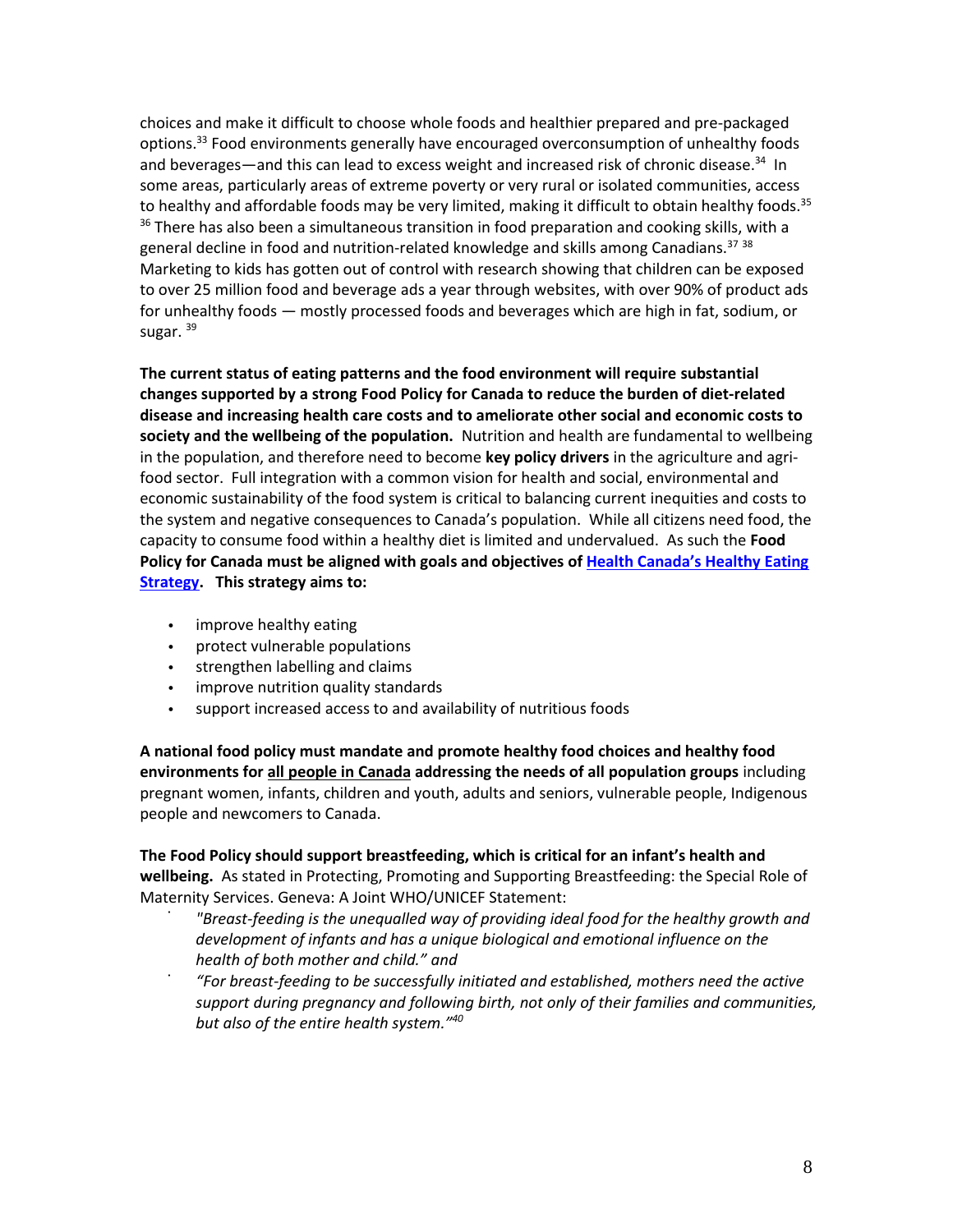**A national food policy should guarantee that everyone in Canada has secure access to safe drinking tap water at all times.** Many of Canada's indigenous communities do not have continuous access to safe drinking water. $41^{42}$ 

**The Food Policy for Canada should Integrate Health Canada's work from** *Toward Restricting Unhealthy Food and Beverage Marketing to Children* **into a national food policy.** Food and beverage marketing has a strong influence on the food choices Canadians make causing healthy eating to be a challenge. Children and youth are particularly susceptible to commercial marketing and need to be protected from marketing influences on their food and beverage choices.<sup>43</sup>

**The national food policy must ensure support for food literacy opportunities in schools and in the community.** Food literacy is a set of interconnected attributes organized into the categories of food and nutrition knowledge, skills, self-efficacy/confidence, food decisions, and other ecologic factors (external) such as income security, and the food system.<sup>44</sup> There is recognition that food literacy has a significant influence on eating behaviour. "Food literacy builds resilience, confidence to improvise and problem solve and the ability to access and share information...".<sup>45</sup> Research shows that lifestyle habits are developed early, thus consistent messaging and education on nutrition and food literacy should be provided from a young age <sup>46</sup> and throughout the lifecycle.

**The [Health Canada's Healthy Eating Strategy](https://www.canada.ca/en/services/health/campaigns/vision-healthy-canada/healthy-eating.html) page states, "all levels and areas of society need to work together to improve healthy eating in Canada. This will require the help of all Canadians."** 

The national food policy should **encourage and support the development and maintenance of local and provincial food policy councils** to reinforce the goals and objectives of the national food policy council. Food policy councils can address social, environmental, economic, and health goals and play an important role in improving the health and sustainability of our food systems.<sup>47</sup>

Food policy councils can support policies on:

- food procurement, land designation, commercial, and building by-laws<sup>48</sup>,
- supporting those who wish to grow and raise their own food within their neighbourhoods<sup>49</sup>, and;
- protecting neighbourhoods from proliferation of retail food outlets that sell foods high in added sugars, sodium, and saturated fat.<sup>50</sup>

**The Ontario Food and Nutrition Strategy<sup>51</sup> can serve as a model for a National Food Policy.**  The Ontario Food and Nutrition Strategy identifies clear, specific policy options that can support current initiatives and inform future food and health policy directions at the provincial and national level.

**The Ontario Food and Nutrition Strategy is an expert- and evidence-informed plan for healthy food and food systems in Ontario.** The Ontario Food and Nutrition Strategy was developed by a dedicated group of key actors who collaborated with the goal of strengthening Ontario's food systems and improving the health and well-being of Ontarians.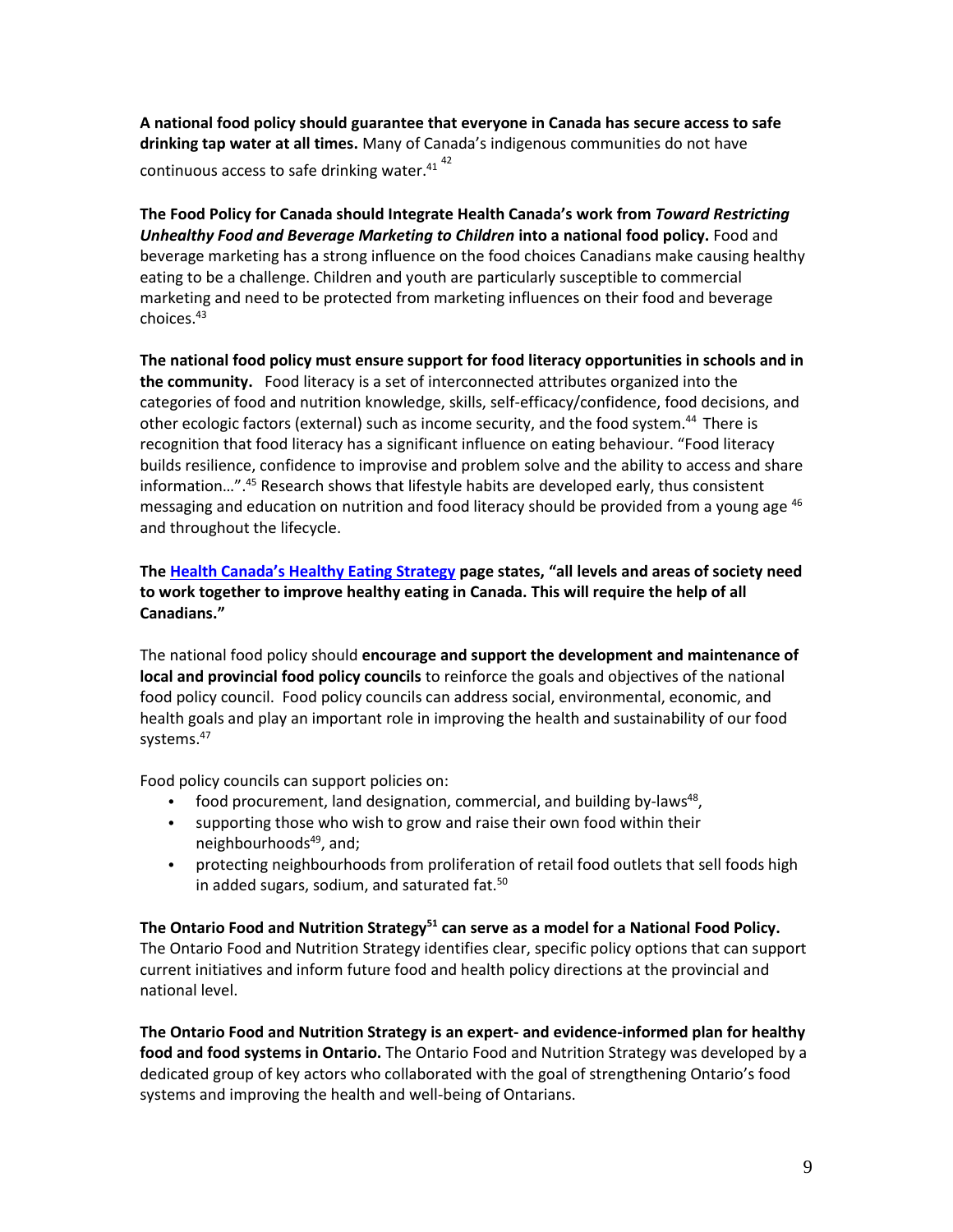The Ontario Food and Nutrition Strategy provides a plan for healthy food and food systems in Ontario to address the interconnected nature of food systems and health using a whole-systems perspective.

- **The purpose of the strategy is to provide a cross-government, coordinated approach to food policy development and implementation.**
- This strategy aims to reduce the burden of obesity and chronic disease on people in Ontario and the Ontario healthcare system; promote wholistic health and well-being; and strengthen the Ontario economy and the resiliency of food systems.
- This report presents 25 priority action areas developed by a dedicated group of experts and stakeholders to propose a strategy that will address food access, food literacy and promote healthy food systems in Ontario.
- The main themes of the report reinforce the importance of:
	- o Healthy Food Access: People in Ontario have access to and the means to choose and obtain safe, healthy, local and culturally acceptable foods.
	- o Food Literacy and Skills: People in Ontario have the information, knowledge, skills, relationships, capacity and environments to support healthy eating and make healthy choices where they live, gather, work, learn and play.
	- o Healthy Food Systems: Ontario has diverse, healthy and resilient food systems that promote health and contribute to an equitable and prosperous economy.
- The Ontario Food and Nutrition Strategy is available <http://sustainontario.com/work/ofns>

# **3. Conserving our soil, water, and air**

Using environmentally sustainable practices to ensure Canadians have a long-term, reliable, and abundant supply of food. The way our food is produced, processed, distributed, and consumed including the losses and waste of food - can have environmental implications, such as greenhouse gas emissions, soil degradation, water quality and availability, and wildlife loss. While much is being done to conserve our natural resources, further opportunities exist to do more.

Proposed Objectives (from online survey):

 Reducing greenhouse gas emissions produced by Canada's agriculture and food industry. Conserving our water, air, soil and biodiversity to ensure that Canada can continue to produce safe and healthy food.

 Making it easier for consumers to identify food that is consistent with their values (e.g., fair trade, animal welfare, environmental stewardship of natural resources, protection of habitat and biodiversity) through product labelling.

Reducing the amount of food wasted in Canada.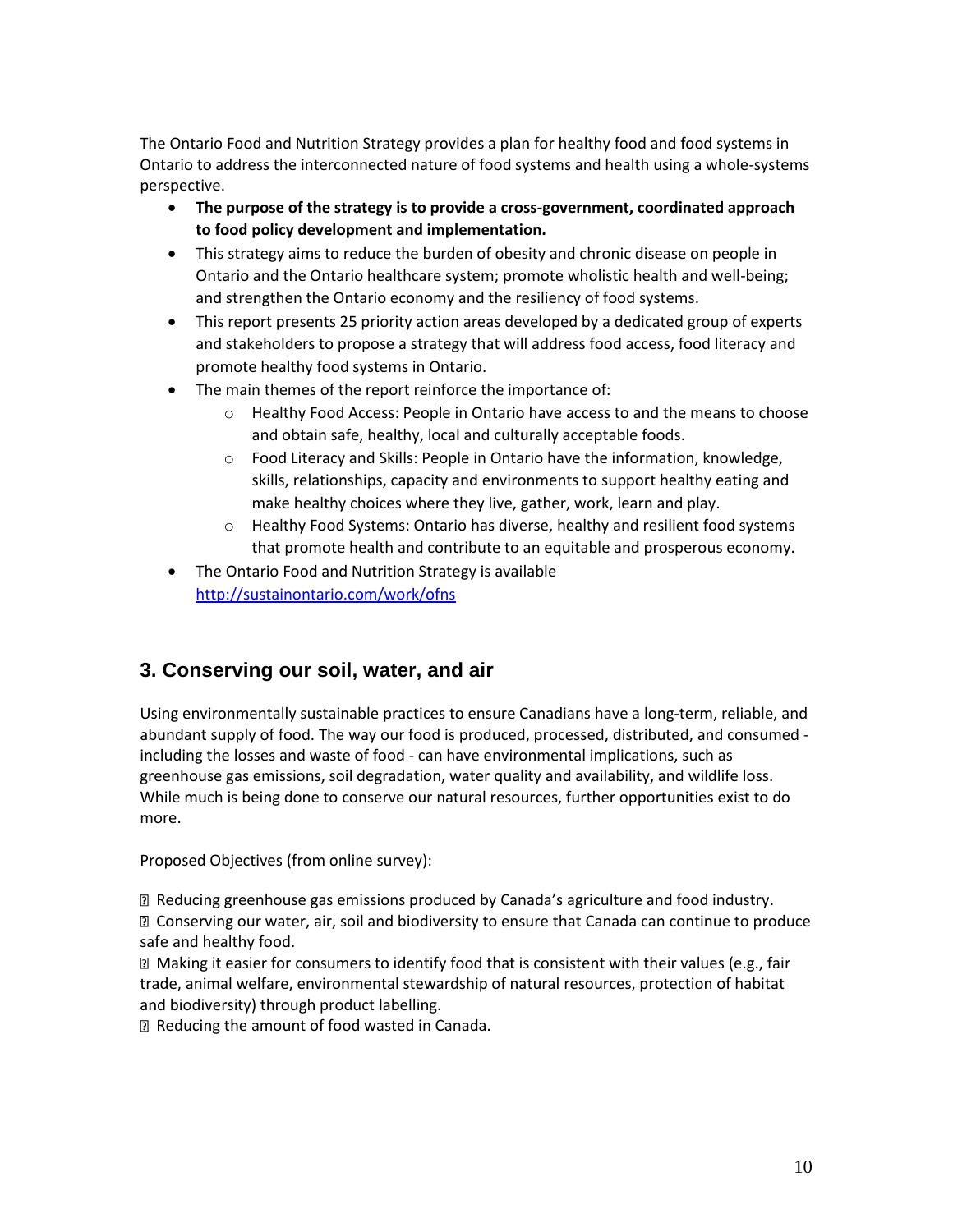#### **Comments:**

Revise the title of the pillar from, "*Conserving our soil, water, and air"* to, *Sustainable stewardship of our land, water and air to ensure a food system that is good both for people and the planet.* 

Sustainability is imperative to meet both current needs for food and to maintain the ability to meet the needs of future generations.<sup>52</sup> **Sustainability includes protecting land, water, and air, as well as developing capacity for resilience in changing conditions.** The basis for sustainability is developing agricultural and production practices that limit environmental impacts and conserve resources, while meeting peoples' nutrition needs. Changes to current practices of both the food system and of eaters are needed, such as re-tooling the food system to be supportive of broad adoption of sustainable diets that are more plant-based, to reduce greenhouse gases as well as to reduce both the personal burdens and escalating health care system demands from diet-related chronic diseases.<sup>53</sup> Another aspect of sustainability is reversing the divide between producers and consumers, to build synergy around their mutual interest in feeding people. A lever for increasing more connectedness could be fostering a paradigm shift in valorization of food, resulting in the food industry regarding it a resource to be protected in achieving results, and consumers viewing it as too good to risk wasting.

**The National Food Policy should support preserving agricultural land for food production and in particular more effective land use planning, including saving our soil and class 1, 2 and 3 land from development.** Once such land is paved over it is no longer viable for food production. We support public health focused land use and design policies which create healthy, sustainable communities by recognizing the value of: protecting the natural environment (air, land, water), reducing community exposure to health hazards (e.g. transportation and point source emissions of pollutants, injuries), opportunities for increased physical activity and recreation; access to healthy food choices; social equity and cohesion; safety and security; and our aging and diverse population. <sup>54</sup>

We suggest revising the following objective from, "Reducing the amount of food wasted in Canada", to, **"Supporting and incentivizing prevention of wasted food by both the food industry/market sector and by consumers**".

Food waste is vitally important as an objective under this theme, but rather than focussing on food waste reduction (recovery and diversion from the waste stream), **the most benefits will be realized through a comprehensive range of strategies that target the prevention of food becoming wasted**<sup>55</sup> at its source points— **across both food industry and consumers**. Instead of downstream food waste management approaches, there is more potential in prevention-related economic and policy tools, incentives and waste disincentives, targeted social marketing and educational resources, and support for the development of a broad range of consumer food literacy attributes.<sup>56</sup> See the collaborative submission from OPHA, OSNPPH, Dietitians of Canada, and PROOF researchers at University of Toronto to the Ontario government in response to the "Discussion Paper - Addressing Food and Organic Waste in Ontario.<sup>56</sup>

Important amongst upstream levers is expanding current legislation to ensure industry is held responsible for waste generation, including through recovering resources and minimizing waste throughout the supply chain. A key action to support prevention would be enacting a legislative ban on food waste as a tool to correct the environmental impacts and financial costs to the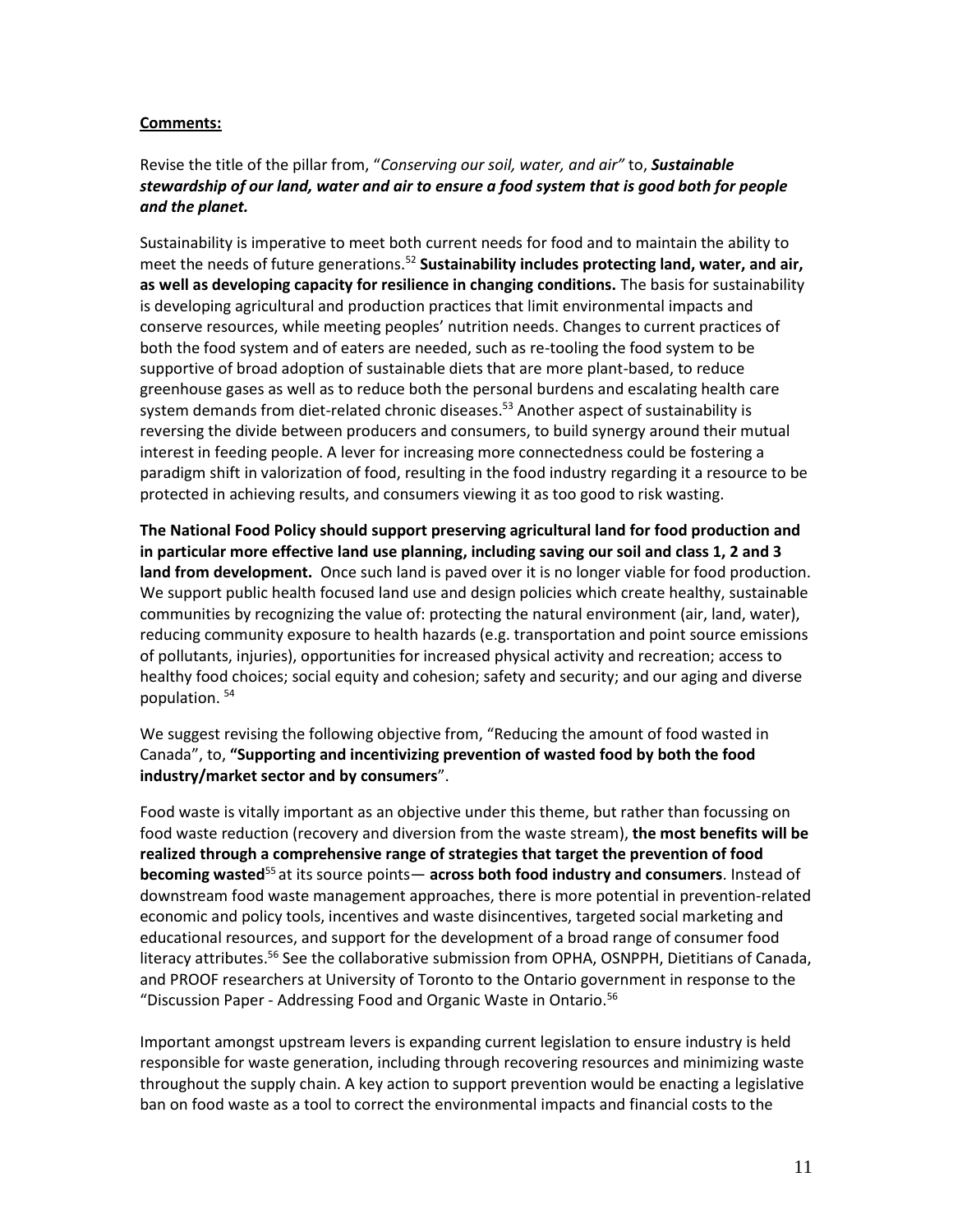public of food waste generated by the food industry. Other actions include strong disincentives such as disposal fees, and fines relative to the value of carbon footprint equivalency for resource inputs (e.g. growing, packing, transportation of wasted food). The aim is substantial limitation of surplus food. When there is surplus food with potential for rescue/recovery purposes, there should be no government-supported incentive for such activity, since doing this essentially rewards and encourages further food wastage.<sup>56</sup>

We recommend adding the following objective: **Supporting sustainable production of healthpromoting foods**. Sustainability throughout the entire food system is imperative. Sustainable growing and producing of health-promoting food (e.g. beans, legumes, vegetables, fruit) can reduce environmental impacts and increase the availability of healthy, safe, culturally acceptable, accessible food that supports healthy, sustainable diets.<sup>57</sup> (This would complement theme 4).

#### **Glossary**

**Sustainable diets** - Diets with low environmental impacts which contribute to food and nutrition security and to healthy life for present and future generations. Sustainable diets are protective and respectful of biodiversity and ecosystems, culturally acceptable, accessible, economically fair and affordable; nutritionally adequate, safe and healthy; while optimizing natural and human resources.<sup>57</sup>

# **4. Growing more high-quality food**

Ensuring Canadian farmers and food processors are able to adapt to changing conditions to provide more safe and healthy food to consumers in Canada and around the world. Enabling farmers and food processors, large and small, across the country, to grow, will make more high-quality Canadian food available domestically and internationally. Budget 2017 investments clearly recognize the importance of the agriculture and food sector as a driver of economic growth.

Proposed Objectives (from online survey):

**E** Supporting new farmers to help them establish successful farms.

**P** Preserving agricultural land for food production.

 Helping the agricultural and food sectors (e.g. food processing and fisheries) innovate and adapt to changing production conditions and market demands.

 $\mathbb D$  Helping businesses increase exports of Canadian food products to meet the growing global demand.

Enhancing Canada's reputation as a preferred food supplier worldwide.

#### **Comments:**

This theme should be called **"Growing and promoting more high-quality, health-promoting Canadian food".** We can grow more high-quality food but these foods are not always "nutritious or health promoting". **Food products manufactured and imported to comprise our**  food supply and sold in our food environments must promote health; PHAC<sup>58</sup> has estimated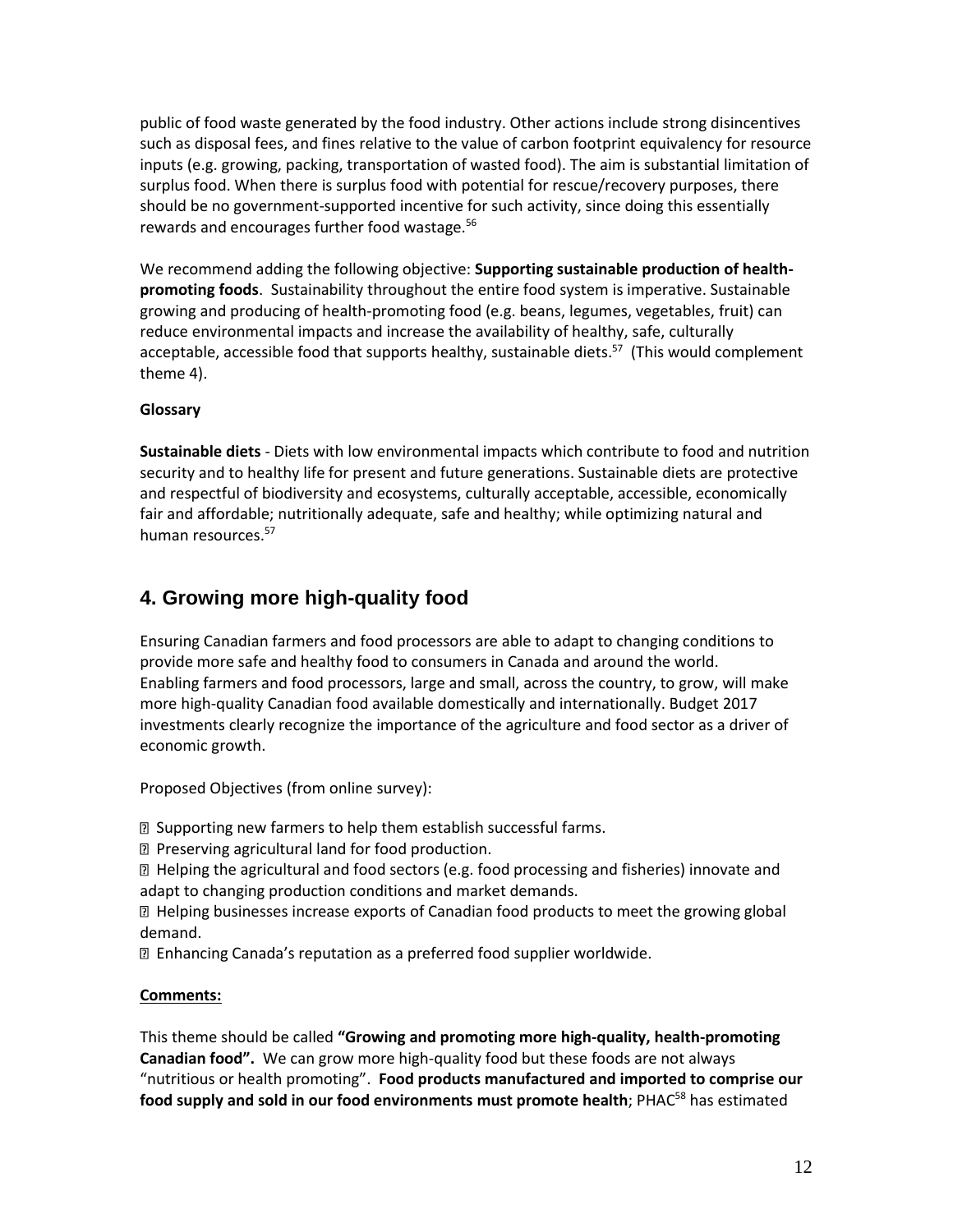the cost of diet-related disease and illness to health care and the economy to be about \$190 Billion/year (\$68 billion is attributed to treatment and the remainder to lost productivity). Agriculture and agri-food profit cannot be earned at the expense of other parts of our economy - our health care system is overburdened, we have proof that diet-related disease takes a toll on workplace participation too. Marketing of unhealthy foods, particularly to children, must be eliminated. It is estimated that children are exposed to more that 25 million food ads for mostly unhealthy foods in one year through websites.<sup>59</sup> We can do more to encourage Canadians to choose healthy foods produced in Canada, such as vegetables and fruit, beans, lentils, legumes, etc.

**A national food policy should recognize that change is not just about growing more food, but re-designing Canada's food systems for sustainability inclusive of social, environmental, and**  economic criteria.<sup>60</sup> Food systems growth is more than increasing exports and overall productivity. Simply producing more food may not be an effective solution. Changes in production, distribution, retailing, and consumption to increase efficiencies and reduce food losses should be encouraged jointly with efforts that prioritize nutritious, high-quality foods.<sup>61</sup>

We suggest addition of an objective that recognizes the importance of nutrition when developing agri-food policy such as: *Supporting sustainable production of health-promoting crops.* 

**Healthy foods such as vegetables and fruit should be prioritized to support dietary recommendations and to economic growth.** As fruits and vegetables are high-value-per-acre crops, expanded local production would generate more economic activity in these and related sectors.<sup>62</sup> An optimal diet, based on Canada's Food Guide, would lead to higher consumption of fruits and vegetables and an increasing consumer demand for most of these products. Further research and consideration should be given to possible structures and the potential gains and barriers to implementing federal subsidies for fruits and vegetable production<sup>63</sup>

Revise the following objective from, "*Helping businesses increase exports of Canadian food products to meet the growing global demand"* to *Helping businesses increase domestic sales and exports of Canadian food products to meet the growing domestic and global demand.* Similarly change the objective from,"*Enhancing Canada's reputation as a preferred food supplier worldwide" to Enhancing Canada's reputation as a preferred food supplier locally and globally.*  International markets are not alone in untapped potential. High-quality, locally produced food is important to Canadians. Three-quarters of consumers are willing to pay more for locally produced food and 97% of Canadians purchase local produce to support the economy.<sup>64</sup> Support for and investment in a diverse agri-food sector is needed with greater opportunities for local and regional food systems.

**Include food sovereignty is development of the national food policy.** It is important that Canadians have a voice in how their food is produced and where it comes from. Collaborative action to achieving food sovereignty for Indigenous peoples is critical to reconciliation efforts. As stated in the National Student Food Charter, "food sovereignty seeks to rebuild the relationship between people and the land, and between those who grow and harvest food and those who eat it".<sup>65</sup> "Indigenous knowledge, ways of knowing and cultural practices must be respected and encouraged, and hunting, fishing and gathering must be supported as key food provisioning activities alongside farming and ranching".<sup>66</sup>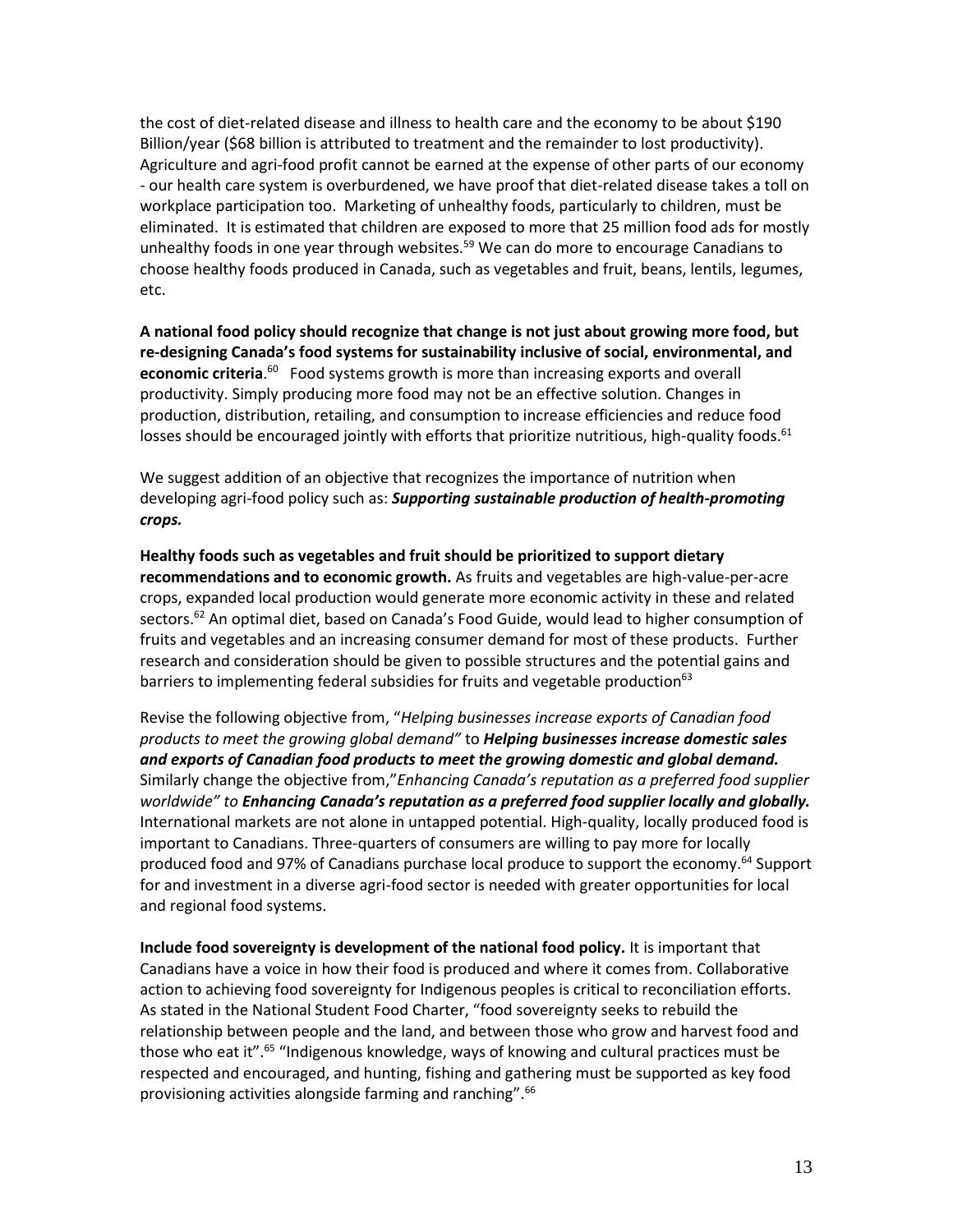### **References**

 $\overline{a}$ 

*<sup>1</sup> Food and Agriculture Organization of the United Nations. Food Security [Internet]. 1st ed. FAO's Agriculture and Development Economics Division (ESA) with support from the FAO Netherlands Partnership Programme (FNPP) and the EC-FAO Food Security Programme; 2006 [cited 18 May 2017]. Available from: http://www.fao.org/forestry/13128- 0e6f36f27e0091055bec28ebe830f46b3.pdf* 

*<sup>2</sup> The Right to Food in Practice: Implementation at the National Level [Internet]. Rome, Italy: Food and Agriculture Organization of the United Nations; 2006 [cited 31 May 2017]. Available from: http://www.fao.org/3/a-ah189e.pdf <sup>3</sup> Ontario Food and Nutrition Strategy Group, Ontario Food and Nutrition Strategy. A Comprehensive Evidence-Informed Plan for Healthy Food and Food Systems in Ontario, 2017. [http://sustainontario.com/work/ofns/wp](http://sustainontario.com/work/ofns/wp-content/uploads/sites/6/2017/07/Ontario_Food_and_Nutrition_Strategy_Report.pdf)[content/uploads/sites/6/2017/07/Ontario\\_Food\\_and\\_Nutrition\\_Strategy\\_Report.pdf](http://sustainontario.com/work/ofns/wp-content/uploads/sites/6/2017/07/Ontario_Food_and_Nutrition_Strategy_Report.pdf)*

*<sup>4</sup> Swinburn B, Vandevijvere S, Kraak V. et al. Monitoring and benchmarking government policies and actions to improve the healthiness of food environments: a proposed Government Healthy Food Environment Policy Index. Obesity reviews. 2013: 14 (Suppl. 1), 24–37. doi: 10.1111/obr.12073.*

*<sup>5</sup> Dietitians of Canada, Prevalence, Severity and Impact of Household Food Insecurity: A Serious Public Health Issue Background Paper Dietitians of Canada, August 2016. [https://www.dietitians.ca/Downloads/Public/HFI-Background-](https://www.dietitians.ca/Downloads/Public/HFI-Background-DC-FINAL.aspx)[DC-FINAL.aspx](https://www.dietitians.ca/Downloads/Public/HFI-Background-DC-FINAL.aspx)*

*<sup>6</sup> PROOF Food Insecurity Policy Research. http://proof.utoronto.ca/* 

*<sup>7</sup> Tarasuk V, Mitchell A, Dachner N. Household food insecurity in Canada, 2014. Toronto: Research to identify policy options to reduce food insecurity (PROOF). 2016. http://proof.utoronto.ca/wp-content/uploads/2016/04/Household-Food-Insecurity-in-Canada-2014.pdf* 

*<sup>8</sup> Gunderson C and Ziliak J. Food insecurity and health outcomes. Health Affairs. 2015; 34(11): 1830-1839.* 

*<sup>9</sup> Vozoris NT, Tarasuk VS. Household food insufficiency is associated with poorer health. J Nutr. 2003; 133(1): 120-126. <sup>10</sup> Melchior M, Chastang JF, Falissard B, et al. Food Insecurity and Children's Mental Health: A Prospective Birth Cohort Study. PLoS ONE. 2012; 7(12): e52615.* 

*<sup>11</sup> Ontario Society of Nutrition Professionals in Public Health. Position Statement on Responses to Food Insecurity. November 2015. https://www.osnpph.on.ca/upload/membership/document/2016-02/position-statement-2015 final.pdf* 

*<sup>12</sup> Emery H, Fleisch V, McIntyre L. How a guaranteed annual income could put food banks out of business. University of Calgary: The School of Public Policy Research Papers [serial online]. 2013;6(37):1* 

*http://www.policyschool.ucalgary.ca/?q=content/how-guaranteed-annual-income-could-put-food-banks-out-business. <sup>13</sup> Veerarghavan G, Burnett K, Skinner K et al. Paying for Nutrition A Report on Food Costing in the North. Food Secure Canada. 2016.* 

*https://foodsecurecanada.org/sites/foodsecurecanada.org/files/201609\_paying\_for\_nutrition\_fsc\_report\_final\_wt\_er ratum.pdf* 

*<sup>14</sup> Ontario Society of Nutrition Professionals in Public Health. School Nutrition Workgroup Key Message. December 16, 2016.* 

*<sup>15</sup> The Coalition for Healthy School Food. For a Universal Healthy School Food Program. Presented by the Members and Supporters of The Coalition for Healthy School Food. Accessed: July 13, 2017* 

*https://foodsecurecanada.org/sites/foodsecurecanada.org/files/coalition\_document\_en.compressed.pdf <sup>16</sup> Ontario Food and Nutrition Strategy Group, Ontario Food and Nutrition Strategy. A Comprehensive Evidence-*

*Informed Plan for Healthy Food and Food Systems in Ontario, 2017. [http://sustainontario.com/work/ofns/wp](http://sustainontario.com/work/ofns/wp-content/uploads/sites/6/2017/07/Ontario_Food_and_Nutrition_Strategy_Report.pdf)[content/uploads/sites/6/2017/07/Ontario\\_Food\\_and\\_Nutrition\\_Strategy\\_Report.pdf](http://sustainontario.com/work/ofns/wp-content/uploads/sites/6/2017/07/Ontario_Food_and_Nutrition_Strategy_Report.pdf)*

*<sup>17</sup> United Nations Food and Agriculture Organization. Rome declaration on world food security, World Food Summit plan of action. 1996. http://www.fao.org/docrep/003/w3613e/w3613e00.HTM* 

*<sup>18</sup> PROOF. Public Policy and Food Insecurity. Factsheet 2016[. http://proof.utoronto.ca/wp](http://proof.utoronto.ca/wp-content/uploads/2016/06/public-policy-factsheet.pdf)[content/uploads/2016/06/public-policy-factsheet.pdf](http://proof.utoronto.ca/wp-content/uploads/2016/06/public-policy-factsheet.pdf)*

*<sup>19</sup> World Health Organization. Diet, nutrition and the prevention of chronic diseases. Geneva: WHO; 2003. WHO Technical Report Series No: 916. [Accessed 16 Feb 2017]. Available from:* 

*[http://apps.who.int/iris/bitstream/10665/42665/1/WHO\\_TRS\\_916.pdf](http://apps.who.int/iris/bitstream/10665/42665/1/WHO_TRS_916.pdf)*

*<sup>20</sup> Kimberly Elmslie, Director General, Centre for Chronic Disease Prevention Public Health Agency of Canada. Accessed from:http://www.ccgh-csih.ca/assets/Elmslie.pdf*

*<sup>21</sup> Statistics Canada, Canadian Community Health Survey, 2014* 

*<sup>22</sup> Statistics Canada, Canadian Health Measures Survey, 2009 to 2011*

*<sup>23</sup> Jessri M, Nishi SK, L'Abbé MR. Assessing the nutritional quality of diets of Canadian adults using the 2014 Health Canada Surveillance Tool Tier System. Nutrients. 2016;7: 10447-104468.*

*<sup>24</sup> Jessri M, Nishi SK, L'Abbe MR. Assessing the nutritional quality of diets of Canadian children and adolescents using the 2014 Health Canada Surveillance Tool Tier System. BMC Public Health. 2016 May 10;16(1): 381.*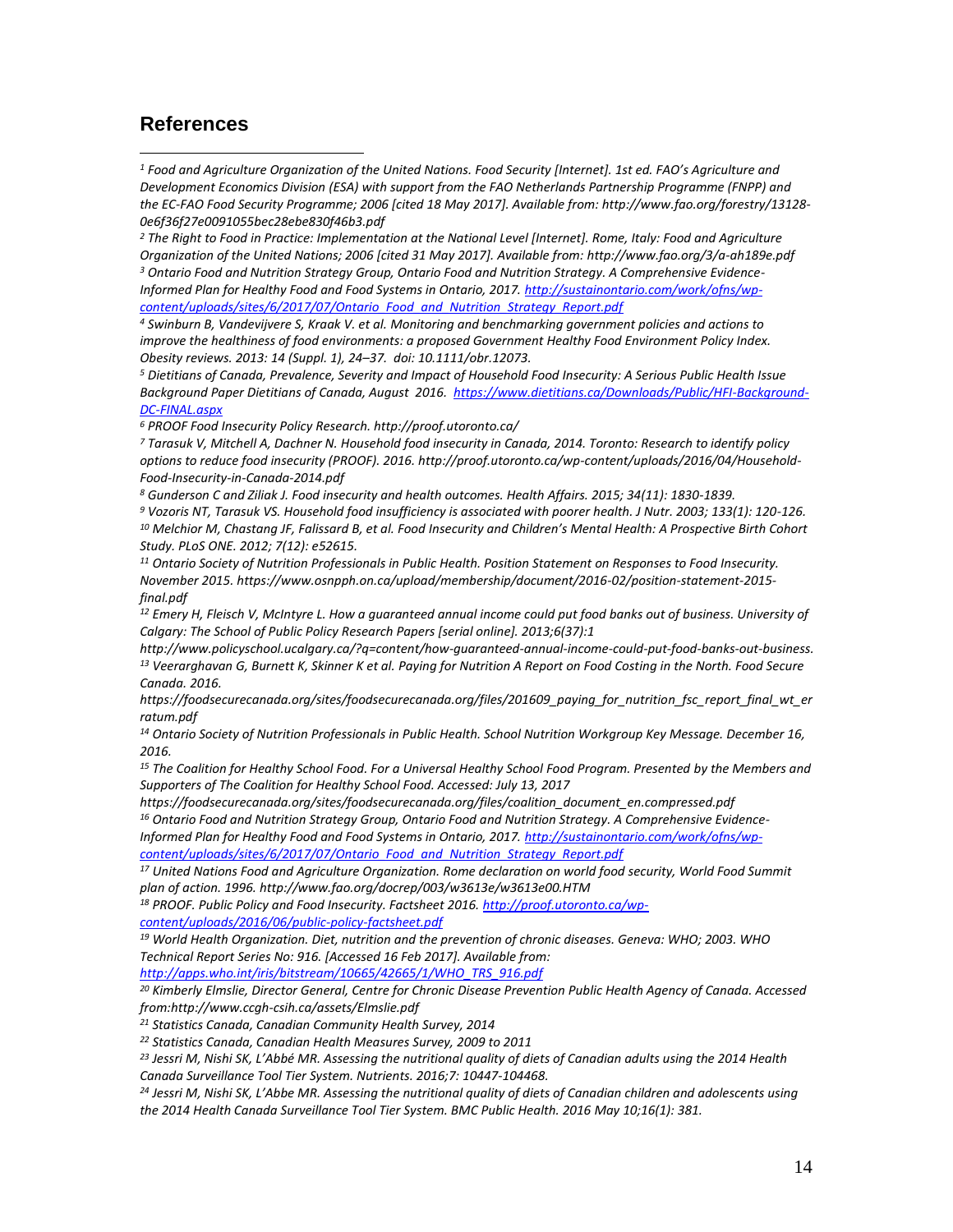*<sup>25</sup> Statistics Canada, Health Factsheet - Health Fact Sheets Fruit and vegetable consumption, 2015 <http://www.statcan.gc.ca/pub/82-625-x/2017001/article/14764-eng.htm>*

*<sup>26</sup> Moubarac JC, Batal M, Martins AP, Claro R, Levy R, Cannon G, Monteiro C. Processed and ultra-processed food products: consumption trends in Canada from 1938 to 2011. Canadian Journal of Dietetic Practice and Research. 2014;75(1): 15-21.*

*<sup>27</sup> Tarasuk, V, Mitchell, A, Dachner, N. Household food insecurity in Canada, 2014.Toronto: Research to identify policy options to reduce food insecurity (PROOF). 2016. [Accessed 23 May 2017]. Available fro[m http://proof.utoronto.ca/.](http://proof.utoronto.ca/) <sup>28</sup> Melchior M, Chastang J-F, Falissard B, Galéra C, Tremblay RE, Côté SM, Boivin M. Food insecurity and children's mental health: a prospective birth cohort study. PLoS ONE. 2012;7(12): e52615.*

*<sup>29</sup> Tarasuk V, Cheng J, de Oliveira C, Dachner N, Gunerson C, Kurdyak P. Association between household food insecurity and annual health care costs. Can Med Assoc J. 2015;187(14): E429-E36.*

*<sup>30</sup> French SA, Story M, Jeffery RW. Environmental Influences on Eating and Physical Activity Annual Review of Public Health 2001; 22:309-335. [Accessed 24 May 2017]. Available from:* 

*<https://doi.org/10.1146/annurev.publhealth.22.1.309>*

 $\overline{a}$ 

*<sup>31</sup> Rideout K, Mah C. & Minaker L. Food environments: an introduction for public health practice. 2015. Retrieved from National Collaborating Centre for Environmental Health website. [Accessed 24 May 2017]. Available from: [http://www.ncceh.ca/sites/default/files/Food\\_Environments\\_Public\\_Health\\_Practice\\_Dec\\_2015.pdf](http://www.ncceh.ca/sites/default/files/Food_Environments_Public_Health_Practice_Dec_2015.pdf)* 

*<sup>32</sup> French SA, Story M, Jeffery RW. Environmental Influences on Eating and Physical Activity Annual Review of Public Health 2001; 22:309-335. [Accessed 24 May 2017]. Available from:* 

*<https://doi.org/10.1146/annurev.publhealth.22.1.309>*

*<sup>33</sup> Rideout K, Mah C. & Minaker L. Food environments: an introduction for public health practice. 2015. Retrieved from National Collaborating Centre for Environmental Health website. [Accessed 24 May 2017]. Available from: [http://www.ncceh.ca/sites/default/files/Food\\_Environments\\_Public\\_Health\\_Practice\\_Dec\\_2015.pdf](http://www.ncceh.ca/sites/default/files/Food_Environments_Public_Health_Practice_Dec_2015.pdf)*

*<sup>34</sup> French SA, Story M, Jeffery RW. Environmental Influences on Eating and Physical Activity Annual Review of Public Health 2001; 22:309-335. [Accessed 24 May 2017]. Available from:* 

*<https://doi.org/10.1146/annurev.publhealth.22.1.309>*

*<sup>35</sup> Tarasuk, V, Mitchell, A, Dachner, N. Household food insecurity in Canada, 2014.Toronto: Research to identify policy options to reduce food insecurity (PROOF). 2016. [Accessed 23 May 2017]. Available fro[m http://proof.utoronto.ca/.](http://proof.utoronto.ca/)* 

*<sup>36</sup> Lytle L.A. Measuring the food environment. American Journal of Preventive Medicine. 2009;36(4), S134–S144.*

*<sup>37</sup> Chenhall C. Improving cooking and food preparation skills. Ottawa: Government of Canada; 2010. [Accessed 16 Feb 2017]. Available from:<http://www.hc-sc.gc.ca/fn-an/nutrition/child-enfant/cfps-acc-synthes-eng.php>*

*<sup>38</sup> Slater J. Is cooking dead? The state of Home Economics Food and Nutrition education in a Canadian province. International Journal of Consumer Studies. 2013;37(6): 617-624.*

<sup>39</sup> Heart and Stroke Foundation. The kids are not alright – how the food and beverage industry are marketing our *children and youth to death. 2017 Report on the health of Canadians.*

*[http://www.heartandstroke.ca/-/media/pdf-files/canada/2017-heart-month/heartandstroke](http://www.heartandstroke.ca/-/media/pdf-files/canada/2017-heart-month/heartandstroke-reportonhealth2017.ashx?la=en&hash=1D4354193C46A235D2A657230FE2EB29DC6F34C8)[reportonhealth2017.ashx?la=en&hash=1D4354193C46A235D2A657230FE2EB29DC6F34C8](http://www.heartandstroke.ca/-/media/pdf-files/canada/2017-heart-month/heartandstroke-reportonhealth2017.ashx?la=en&hash=1D4354193C46A235D2A657230FE2EB29DC6F34C8)*

*<sup>40</sup> World Health Organization (WHO). 1989. Protecting, Promoting and Supporting Breastfeeding: the Special Role of Maternity Services. Geneva: a Joint WHO/UNICEF Statement. Accessed July 25, 2017 <http://apps.who.int/iris/bitstream/10665/39679/1/9241561300.pdf>*

*<sup>41</sup> Government of Canada. Drinking water advisories: First Nations south of 60. (2017). Accessed: July 24, 2017. https://www.canada.ca/en/health-canada/topics/health-environment/water-quality-health/drinkingwater/advisories-first-nations-south-60.html* 

*<sup>42</sup> Government of Canada. Safe Drinking Water for First Nations Act. June 23, 2017. Accessed July 13, 2017 https://www.aadnc-aandc.gc.ca/eng/1330528512623/1330528554327* 

*<sup>43</sup> Heart & Stroke. 2017.The kids are not alright. How the food and beverage industry is marketing our children and youth to death. Report on the Health of Canadians. Accessed: July 13, 2017 https://www.heartandstroke.ca/- /media/pdf-files/canada/2017-heart-month/heartandstroke-reportonhealth2017.ashx* 

*<sup>44</sup> Azvedo Perry, E., Thomas, H., Samra, R., Edmonstrone, S., Davidson, L., Faulkner, A., Petermann, L., Manafo, E., Kirkpatrick, S. Identifying attributes of food literacy: a scoping review. Public Health Nutrition. June 2017. DOI: https://doi.org/10.1017/S1368980017001276* 

*<sup>45</sup> Desjardins, E. and Azevedo, E. 2013 "Making Something out of Nothing": Food Literacy among Youth, Young Pregnant Women and Young Parents who are at Risk for Poor Health, a Locally Driven Collaborative Project of Public Health Ontario. Accessed: July 24, 2017 https://www.osnpph.on.ca/upload/membership/document/food-literacystudy.ldcpontario.final.dec2013.pdf* 

*<sup>46</sup> Singh AS, Mulder C, Twisk JW., et al. Tracking of childhood overweight into adulthood: a systematic review of the literature. Obesity Review. 2008; 9(5): 474-88*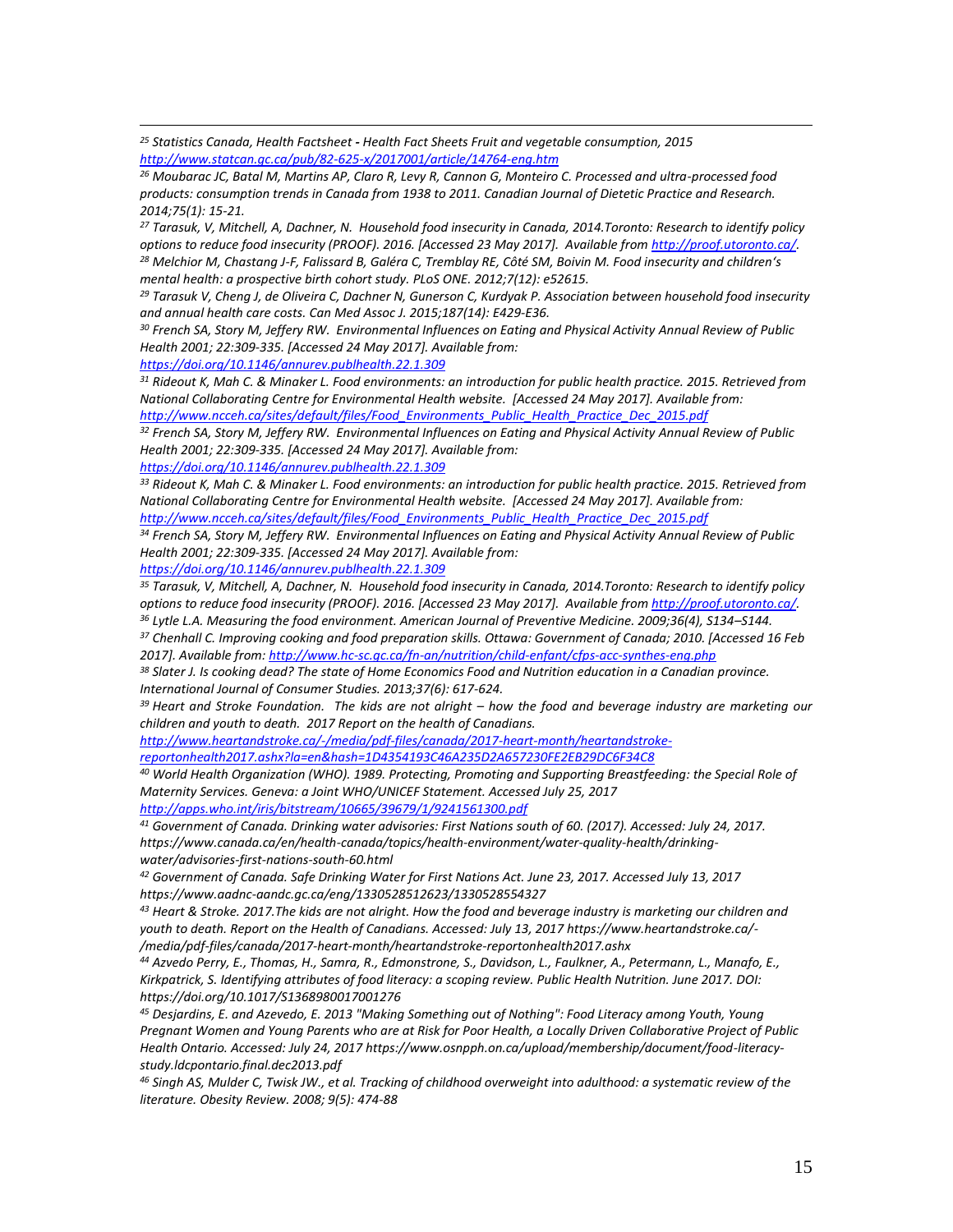*<sup>47</sup> National Collaborating Centre. Food Policy Councils. Briefing Note for up-to-date knowledge relating to healthy public policy. March 2011. Accessed: July 24, 2017 http://www.ncchpp.ca/docs/FoodPolicyCouncils-ConseilsPolitiqueAlimentaire\_EN.pdf* 

*<sup>48</sup> National Center for Chronic Disease Prevention and Health Promotion. 2013. A Practitioner's Guide For Advancing Health Equity. Community Strategies for Preventing Chronic Disease. Accessed July 25, 2017 https://www.cdc.gov/nccdphp/dch/pdf/HealthEquityGuide.pdf* 

*<sup>49</sup> Golden, S. 2013. Urban agriculture impacts: social, health and economic: a literature review. University of California Agriculture and Natural Resources.* 

*<sup>50</sup> Fraser, LK. 2010. The Geography of Fast Food Outlets: A Review. International Journal of Environmental Research in Public Health., 7(5): 2290–2308.* 

*<sup>51</sup> Ontario Food and Nutrition Strategy Group. 2017. Ontario food and nutrition strategy: a comprehensive evidence informed plan for healthy food and food systems in Ontario. Toronto: Ontario Food and Nutrition Strategy Group. http://sustainontario.com/work/ofns/wp-*

*content/uploads/sites/6/2017/07/Ontario\_Food\_and\_Nutrition\_Strategy\_Report.pdf* 

*<sup>52</sup> Academy of Nutrition and Dietetics, American Nurses Association, American Planning Association, and American Public Health Association. Principles of a Healthy, Sustainable Food System. (2010) https://planning-org-uploadedmedia.s3.amazonaws.com/legacy\_resources/nationalcenters/health/pdf/HealthySustainableFoodSystemsPrinciples\_2 012May.pdf* 

*<sup>53</sup> Johns Hopkins Center for a Livable Future. What does the 2015 Dietary Guidelines Advisory Committee (DGAC) say about sustainability and a healthy diet. http://www.jhsph.edu/research/centers-and-institutes/johns-hopkins-centerfor-a-livable-future/\_pdf/about\_us/FSPP/DGA/CLF\_Fact\_Sheet\_DGAC1.pdf* 

*<sup>54</sup> Ontario Public Health Association. Coordinated Land Use Planning Review. October 31, 2016.* 

*http://opha.on.ca/getmedia/99b553cb-839e-417a-b97a-c61f2621f447/OPHA%e2%80%99s-Proposed-Submission-on-Coordinated-land-Use-Review-2016.pdf.aspx?ext=.pdf*

*<sup>55</sup> HC Link. Healthy Food for All: A Toolkit for Sustainable Community Food Systems. (2014).* 

*http://www.hclinkontario.ca/images/sustainable\_food.pdf* 

 $\overline{a}$ 

*<sup>56</sup> Ontario Public Health Association. Addressing food and organic waste in Ontario July 31, 2017.* 

*http://www.opha.on.ca/getmedia/589eb748-1a88-4c65-8c32-4528c8c500f8/OPHA-Comments-on-EBR-013-*

*%e2%80%93-0094-%e2%80%93-Discussion-Paper-%e2%80%93-Addressing-Food-and-Organic-Waste-in-Ontario- %e2%80%93-July-2017.pdf.aspx?ext=.pdf*

*<sup>57</sup> Food and Agriculture Organization of the United Nations. (2010). Sustainable Diets and Biodiversity. International Scientific Symposium (p. 7). Rome: FAO. http://www.fao.org/docrep/016/i3004e/i3004e.pdf* 

*<sup>58</sup> Kimberly Elmslie, Director General, Centre for Chronic Disease Prevention Public Health Agency of Canada. Accessed from:http://www.ccgh-csih.ca/assets/Elmslie.pdf*

<sup>59</sup> Heart and Stroke Foundation. The kids are not alright – how the food and beverage industry are marketing our *children and youth to death. 2017 Report on the health of Canadians.*

*[http://www.heartandstroke.ca/-/media/pdf-files/canada/2017-heart-month/heartandstroke](http://www.heartandstroke.ca/-/media/pdf-files/canada/2017-heart-month/heartandstroke-reportonhealth2017.ashx?la=en&hash=1D4354193C46A235D2A657230FE2EB29DC6F34C8)[reportonhealth2017.ashx?la=en&hash=1D4354193C46A235D2A657230FE2EB29DC6F34C8](http://www.heartandstroke.ca/-/media/pdf-files/canada/2017-heart-month/heartandstroke-reportonhealth2017.ashx?la=en&hash=1D4354193C46A235D2A657230FE2EB29DC6F34C8)*

*<sup>60</sup> Lang T& Barling D. (2012). Food security and food sustainability: formulating the debate. The Geographical Journal. 178(4) pp.313-326.* 

*<sup>61</sup> Gooch M, Felfel A. (2014). "\$27 billion" revisited: the cost of Canada's annual food waste. Value Chain Management International Inc. Retrieved from: http://vcm-international.com/wp-content/uploads/2014/12/Food-Waste-in-Canada-27-Billion-Revisited-Dec-10-2014.pdf* 

*<sup>62</sup> Cummings, A; Kanaroglou, P; Kubursi, A; MacRae, R. (2015). Dollars & Sense: Opportunities to Strengthen Southern Ontario's Food System. J.W. McConnell Family Foundation, Metcalf Foundation, Friends of the Greenbelt Foundation. Retrieved from http://www.greenbelt.ca/dollars\_and\_sense\_opportunities\_2015* 

*<sup>63</sup> Black, A.P., Vally, H., Morris, P., Daniel, M., Esterman, A., Karschimkus, C.S., & O'Dea, K. (2013) Nutritional impacts of a fruit and vegetable subsidy programme for disadvantaged Australian Aboriginal children. British Journal of Nutrition, 110(12), 2309-2317* 

*<sup>64</sup> Business Development Bank of Canada. (2013). Mapping your future growth: Five game-changing consumer trends. Retrieved from:* 

*https://www.bdc.ca/EN/Documents/analysis\_research/Report\_BDC\_Mapping\_your\_future\_growth.pdf#search=%22l ocal trend%22* 

*<sup>65</sup> National Student Food Charter http://www.studentfood.ca/resources/the-national-student-food-charter/ credited to People's Food Policy Project*